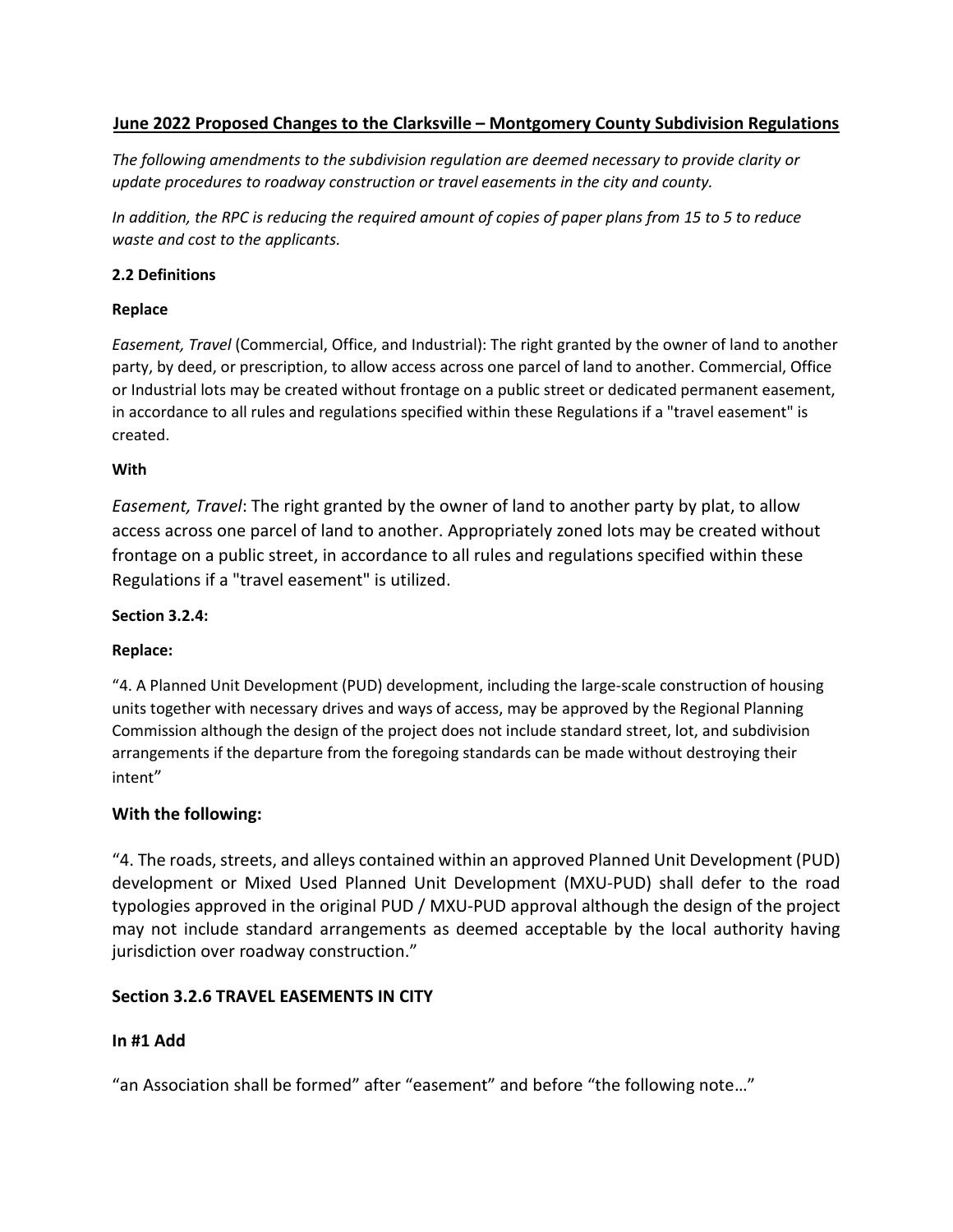# **Replace**

"2. In approving office, civic/institutional, commercial, or industrial zoned travel easements, the RPC staff shall consider such factors as circulation (vehicular and pedestrian), access, ingress and egress, parking, as well as maintenance of said travel easement and other subdivision and zoning requirements of any lots(s) affected by said travel easement. Travel easements are for the use of creating road frontage to the public right-of-way. The Planning Director shall have the authority to determine if such travel easement may be utilized within a development."

# **With**

"2. In approving office, civic/institutional, commercial, industrial, or multi-family zoned travel easements, the planning staff shall consider such factors as circulation (vehicular and pedestrian), access, ingress and egress, parking, as well as maintenance of said travel easement and other subdivision and zoning requirements of any lots(s) affected by said travel easement. The Planning Director shall have the authority to determine if such travel easement may be utilized within a development."

# **Replace**

"6. All travel easements shall be connected to a public right-of-way or permanent easement."

## **With**

"6. All travel easements shall be connected to a public right-of-way."

## **Replace**

"9. Curb and gutter may not be required."

## **With**

"9. Curb and gutter may be required."

## **Add New Section**

## **3.2.8 TRAVEL EASEMENTS IN UNINCORPORATED AREA**

Office, Civic/Institutional, Commercial, or Industrial zoned lots may be created without frontage on a public street right-of-way provided the following conditions exist:

1. The travel easement is shown on the final plat, recorded in the office of the Montgomery County Register of Deeds, concurrently with the platting of lots being served by said travel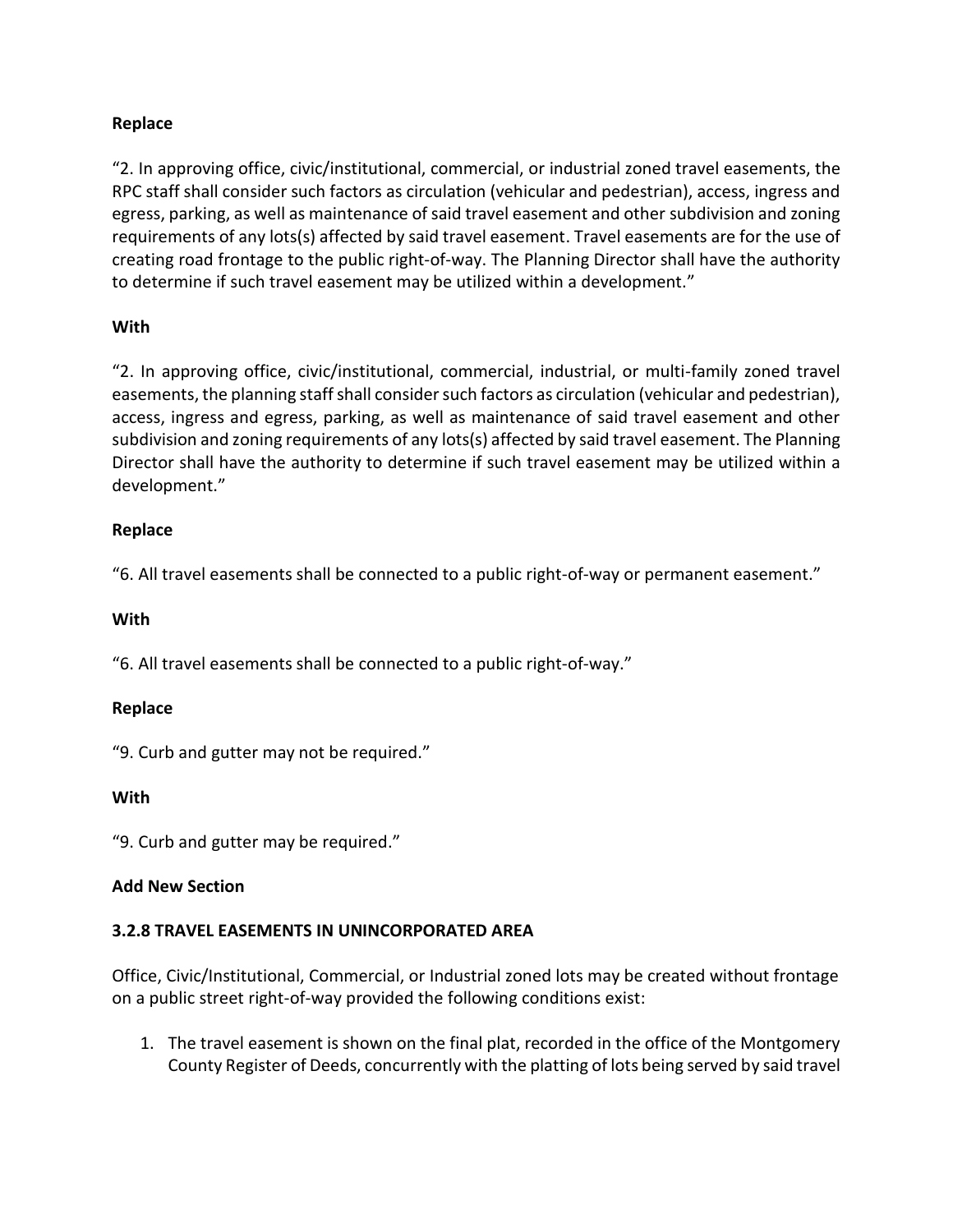easement, an Association shall be formed and the following note shall be added to the final recorded plat:

"The Association will be responsible for the maintenance of the storm sewer structures, the travel easement, pedestrian ways and/or the development directory sign and their improvements."

- 2. In approving office, civic/institutional, commercial, or industrial zoned travel easements, the RPC staff shall consider such factors as circulation (vehicular and pedestrian), access, ingress and egress, parking, as well as maintenance of said travel easement and other subdivision and zoning requirements of any lots(s) affected by said travel easement. Travel easements are for the use of creating road frontage to the public right-of-way. The Planning Director shall have the authority to determine if such travel easement may be utilized within a development.
- 3. The County Highway Supervisor and Montgomery County Building and Codes Department may review and approve the road and drainage plans for travel easements. The County Building and Codes Department with assistance from the County Highway Supervisor will have the authority to conduct inspections of any sidewalk and/or roadway easement construction, and it shall be a licensed engineer's responsibility to ensure that all roadways are constructed to the Subdivision Regulations, the County Highway Supervisor pavement specifications, and Montgomery County drainage requirements. The Montgomery County Building and Codes Department will have the authority to inspect all drainage facilities and may require any information needed to ensure that the drainage facilities have been installed correctly.
- 4. The parcels involved in the travel easement agreement shall be served internally by a common parking lot(s), no parking shall be allowed in said travel easement.
- 5. The following shall be noted on the final plat:

"Montgomery County shall not be responsible for the inspection and/or maintenance of the storm sewer structures, the travel easement, and/or pedestrian ways and their improvements. Storm Water maintenance shall be in accordance with the Montgomery County Stormwater Management Manual."

- 6. All travel easements shall be connected to a public right-of-way.
- 7. Exhibit A must be submitted prior to a Certificate of Occupancy being released for any lot, tract, or parcel of land. (See sample certifications in Chapter 8). This certification must include the licensed engineer's signature, engineer's seal, and date signed.
- 8. Travel easements shall have a minimum pavement width of 24 feet.
- 9. Curb and gutter may be required.

## **Renumber Former Sections 3.2.8 through 3.2.11 will be subsequently 3.2.9 through 3.2.12**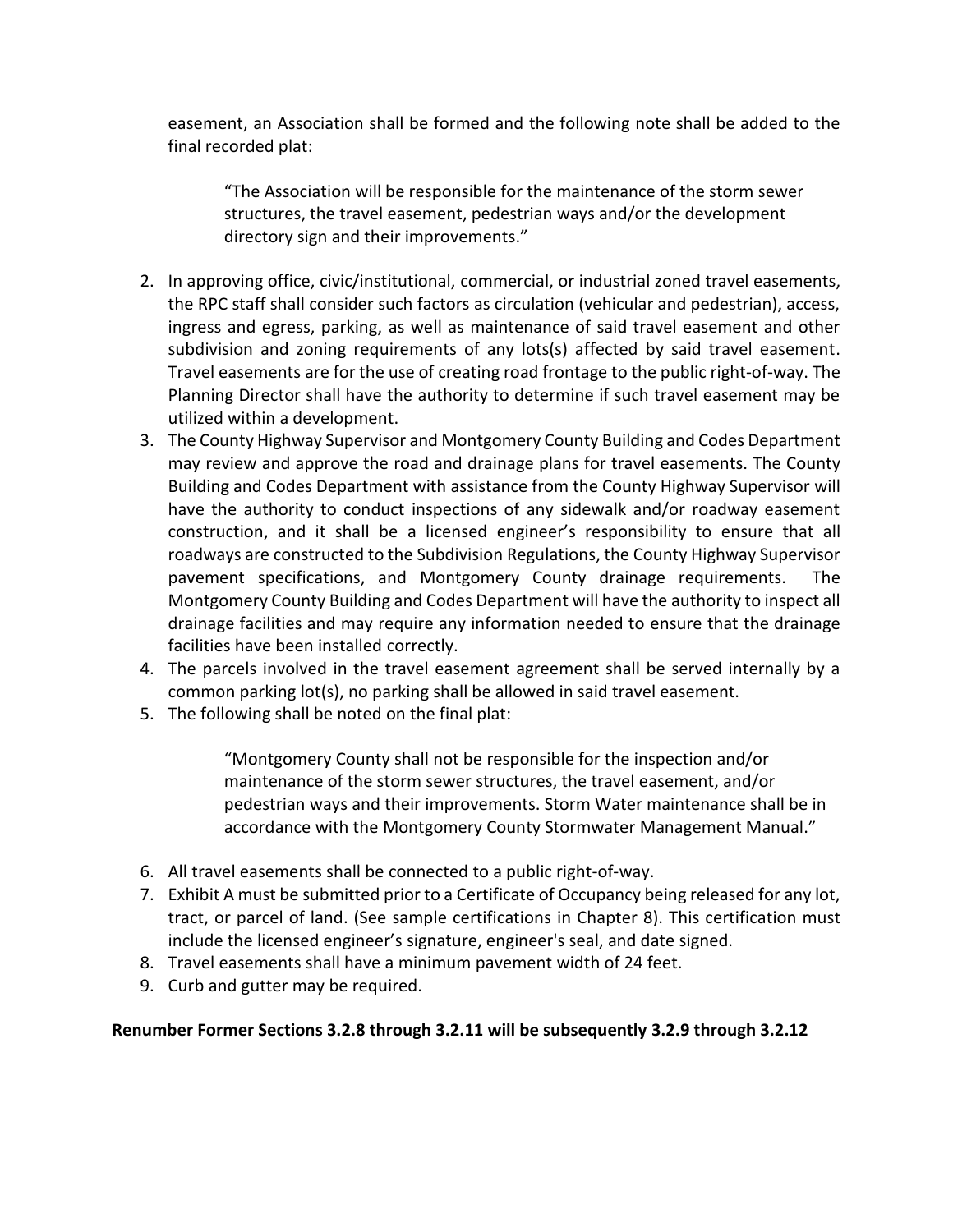# **Section 5.1.1 FILING OF APPLICATION AND PLANS**

**Paragraph 1** 

**Replace** "fifteen (15)"

**With** "five (5)"

## **Paragraph 2**

**Replace** "The Planning staff shall forward one (1) of said copies to…."

**With** "The Planning staff shall forward a digital copy or one print to…."

## **Section 5.2**

## **Replace**

"2. Fifteen copies and a digital copy of a preliminary plat submitted by the subdivision deadline date established by the Regional Planning Commission office."

#### **With**

"2. Five paper copies and a digital file of a preliminary plat submitted by the subdivision deadline date established by the Regional Planning Commission office."

#### **Section 6.1.1**

**Paragraph 1** 

**Replace** "fifteen (15)"

**With** "five (5)"

#### **Paragraph 2**

**Replace** "The Planning staff shall forward one (1) of said copies to…."

**With** "The Planning staff shall forward a digital copy or one print to…."

#### **6.4 CONTENT FOR FINAL PLATS**

#### **Replace**

"Fifteen copies and a digital copy of a preliminary plat submitted by the subdivision deadline date established by the Regional Planning Commission office."

#### **With**

"Five paper copies and a digital file of a preliminary plat submitted by the subdivision deadline date established by the Regional Planning Commission office."